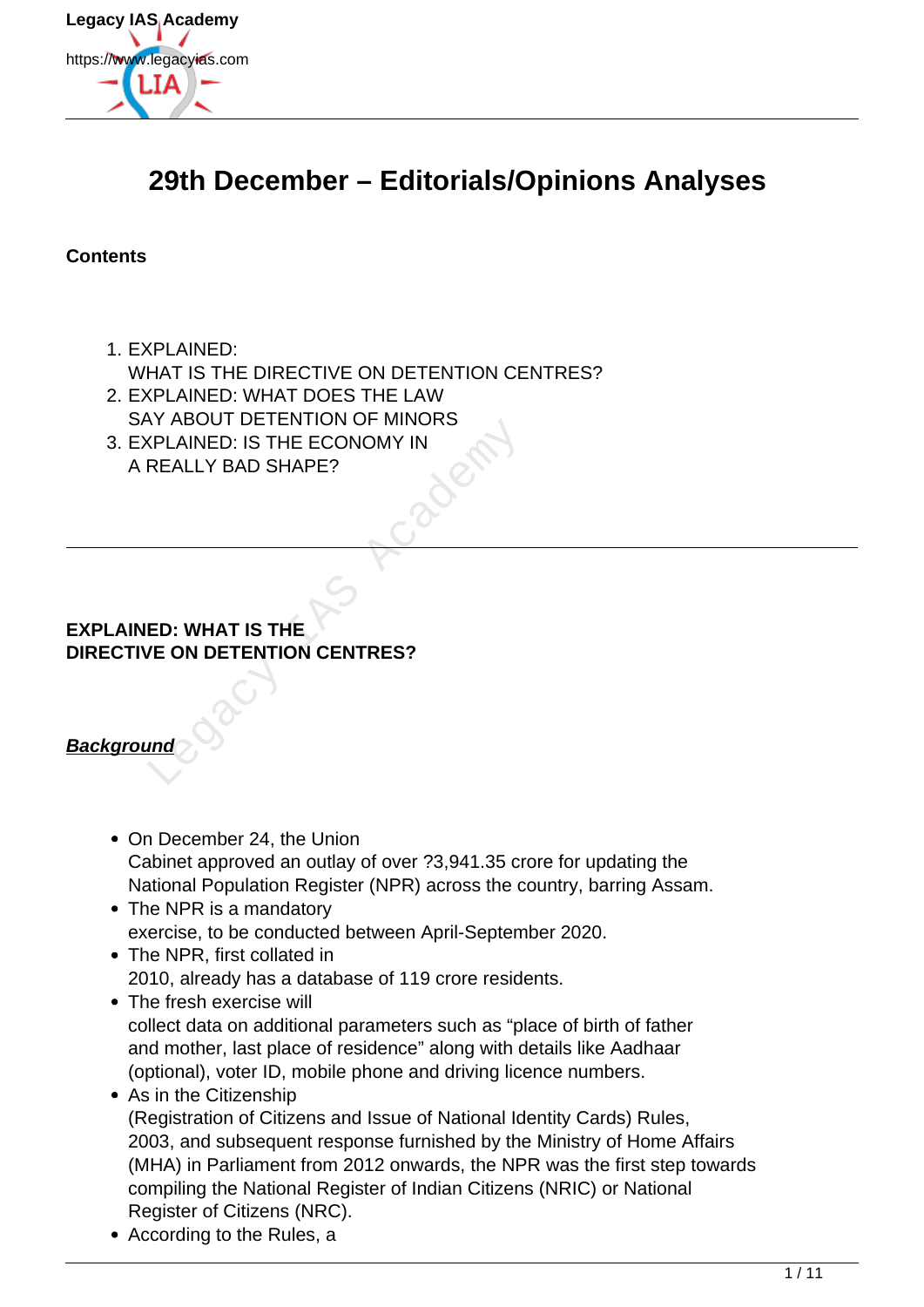**Legacy IAS Academy** https://www.legacyias.com

person's citizenship status will be decided by local officials.

- No new law or rules are needed to conduct this exercise across the country.
- The Assam NRC, conducted under the supervision of Supreme Court, excluded at least 19 lakh out of 3.29 crore residents.
- There are apprehensions that people will have to dig out old documents to prove their residency in India on the lines of the exercise done in Assam.
- After the Citizenship (Amendment) Act, 2019 was passed on December 11, there are fears that those excluded from NPR-NRC will be sent to detention centres.
- The government has denied that the NPR and the NRC are linked.

## **What are detention centres?**

- Detention centres are meant to house illegal immigrants after they are declared 'foreigners' by tribunals/courts or foreigners who have served their sentence for an offence in India and are waiting for deportation to their home country. at the NPR and the NRC are linked.<br> **State of the Academy of the Academy of the Academy Control**<br> **Extention centres**<br> **Extention centres**<br> **Extention centres**<br> **Extending in the State of the Academy of the Academy of the**
- Immigration detention is the policy of holding individuals suspected of visa violations, illegal entry or unauthorised arrival, and those subject to deportation and removal in detention until a decision is made by immigration authorities to grant a visa and release them into the community, or to repatriate them to their country of departure.

#### **Legislations related to deporting**

- The Centre has the power to deport foreign nationals staying illegally in the country under Section 3(2)(c) of **The Foreigners Act, 1946**.
- State governments have also been entrusted under **Article 258(1)** of the Constitution to take similar steps.

#### **Detention centres being used in the past**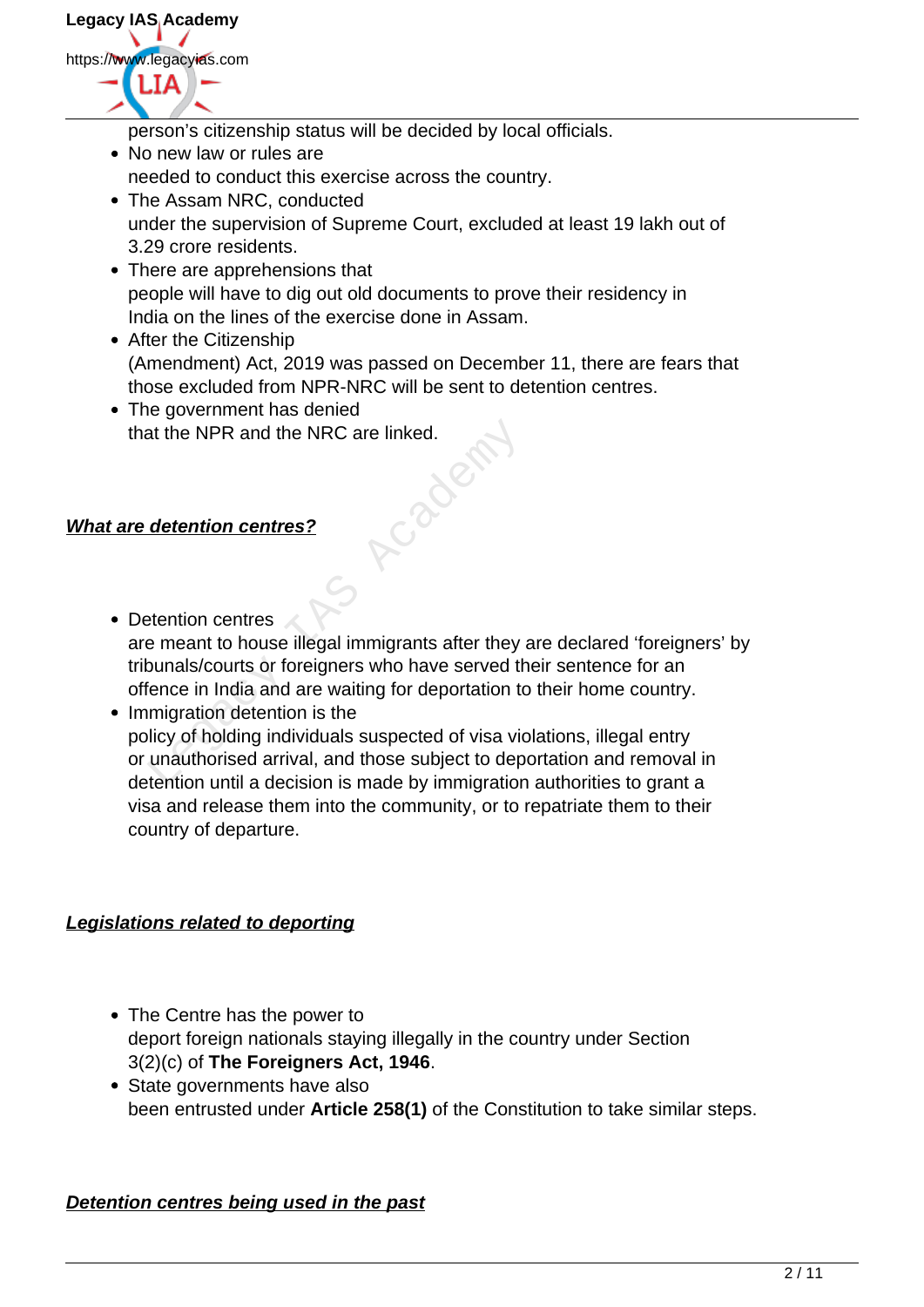

- In 1998, the Ministry of Home Affairs (MHA) under the then Atal Bihari Vajpayee government instructed to all States and Union Territories asking them to restrict the movement of convicted foreign nationals who had completed their jail sentence. • The Govt. said that they should be confined to one of the detention centres/camps, pending
	- confirmation of their nationality from the country concerned and to ensure their physical availability at all times for expeditious

repatriation/deportation as soon as the travel documents are ready.

- The detention centres are also used to hold foreigners who have been caught overstaying their visa term.
- In 2009, the instructions were sent again to States, "conveying the detailed procedure to be adopted for deportation of illegal immigrants from Bangladesh".
- States were asked by the MHA to set up sufficient number of detention centres where the "suspected illegal immigrants would be detained pending their deportation".
- Similar letters were sent in 2012, 2014 and 2018. On January 9, 2019, a detailed manual on "model detention centres" was circulated to make a distinction between "jails and detention centres". 2009, the instructions<br>pre sent again to States, "conveying the detaile<br>deportation of illegal immigrants from Banglac<br>ates were asked by the MHA<br>set up sufficient number of detention centres v<br>gal immigrants would be deta

# **States with Detention Centres**

- **Delhi** at Lampur-under the operational control of the Foreigners Regional Registration Office (FRRO)
- **Goa** at Mapusa
- **Rajasthan** inside Central Jail in Alwar
- **Karnataka** in Sondegoppa village on the outskirts of Bengaluru
- **Maharashtra** at Nerul in Navi Mumbai
- States without Detention Centres : **Kerala and West Bengal** have put a Hold on construction of Detention centres.

#### **What is happening in Assam?**

• The final NRC to segregate Indian citizens living in Assam from those who had illegally entered the State from Bangladesh after March 25, 1971 was published on August 31,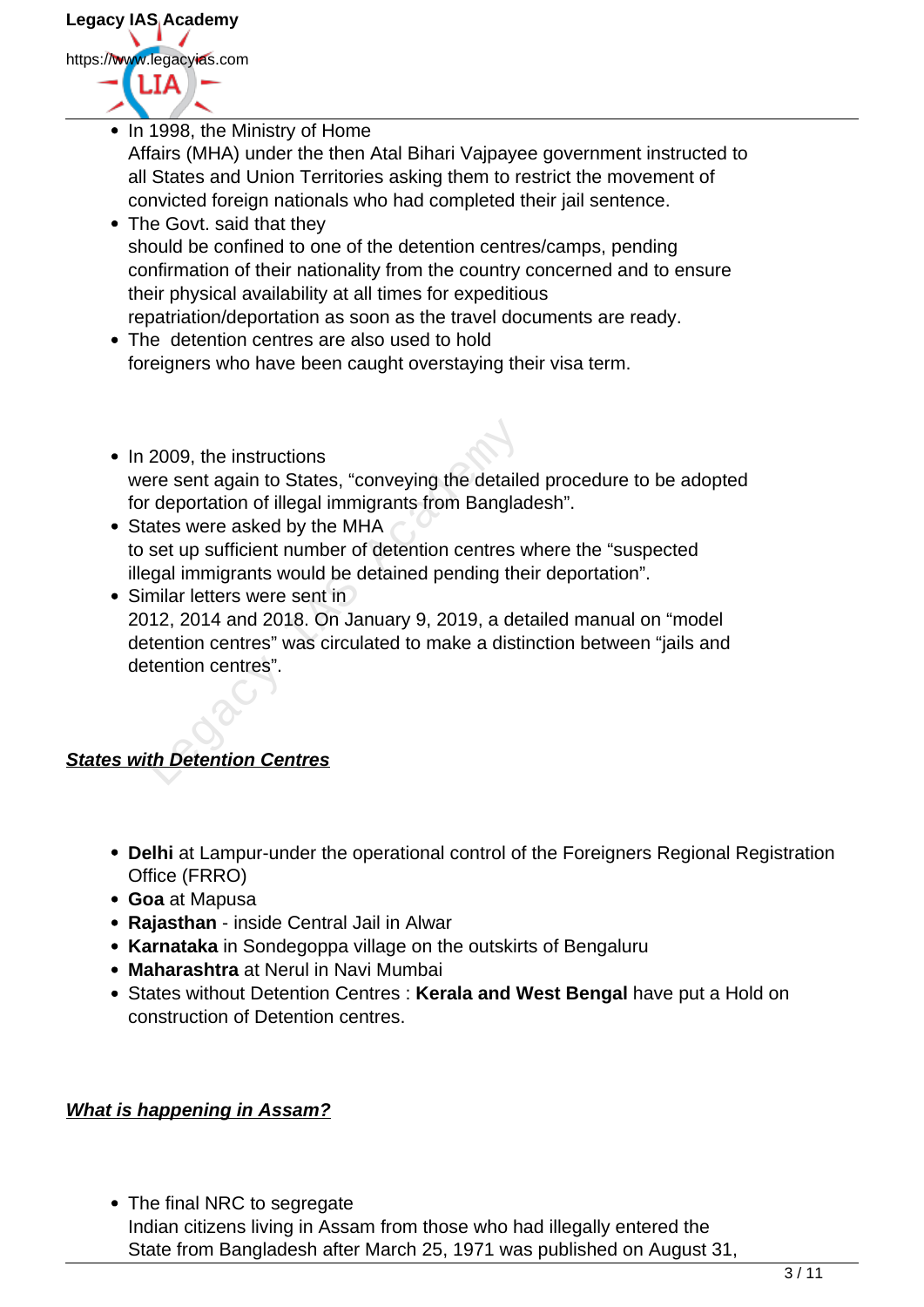

2019. Nearly 19 lakh people were excluded from the final list. Those who have been excluded may move Foreigners Tribunals (FTs) and can also appeal to courts if the FTs give a verdict against them. This process has not started. The Assam government wants the NRC to be repeated.

• From 1985 till October this

year, the FTs declared 1,29,009 people as "foreigners." through ex parte (one sided) proceedings. A total of 4,68,905 matters were referred to the FTs during this period. Most declared foreigners ended up in the six detention camps. To handle the influx of applications following Assam's NRC, the MHA sanctioned 1,000 additional tribunals. Presently, there are 100 FTs in Assam of which 64 were established in 2014. According to a MHA reply in Rajya Sabha on November 27, as on November 22, 2019, 988 foreigners were lodged in six detention centres in Assam. From the year 2016 up to October 13, 28 detenues died either in the detention centres or in hospitals where they were referred to, the reply said.

- Former Chief Minister of Assam Tarun Gogoi said in a tweet that detention centres were first built in Assam under High Court's orders in 2009 for detaining declared foreigners. "Subsequently, the BJP Government allotted funds of ?46.41 crore in 2018 and supported the construction of a big centre in Goalpara (picture) for housing around 3,000 inmates," the tweet said. 0 FTs in Assam of which 64 were established<br>ply in Rajya Sabha on November 27, as on No<br>reigners were lodged in six detention centres ir<br>16 up to October 13, 28 detenues died either i<br>hospitals where they were referred to,
- On May 30, the MHA amended the Foreigners (Tribunals) Order, 1964 which empowers district magistrates in all States and Union Territories to set up tribunals. Earlier such powers to constitute tribunals vested with the Central government only. The MHA later issued a clarification on June 11 that "since the FTs have been established only in Assam, and in no other State of the country, this amendment is going to be relevant only to Assam at present".

#### **EXPLAINED: WHAT DOES THE LAW SAY ABOUT DETENTION OF MINORS**

# **Why in News?**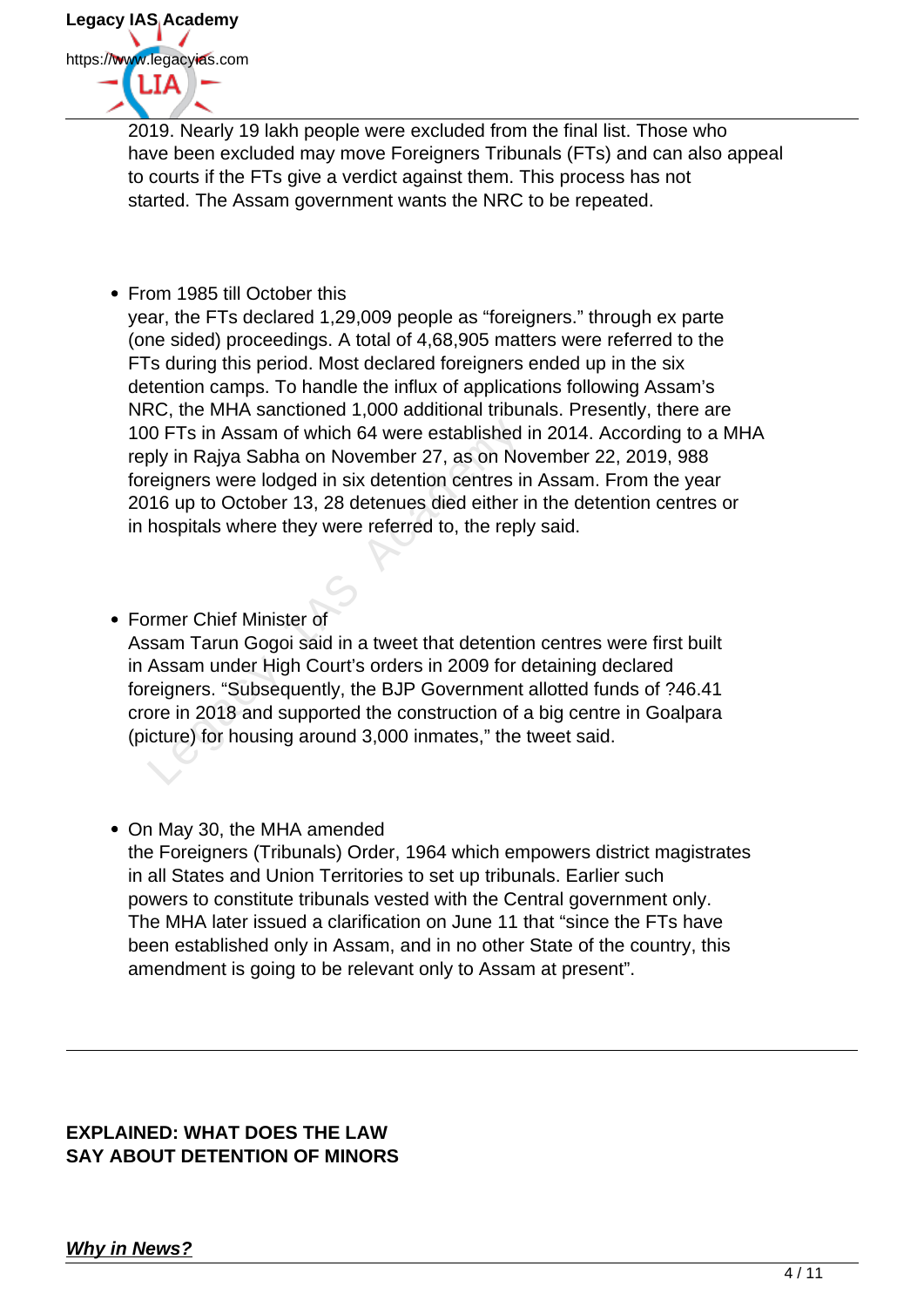

- With respect to protests against the Citizenship (Amendment) Act, 2019- In several cases of instances of police clashing with and detaining protesters - those detained were minors under 18 years. (Notably 8 Minors in Delhi and 4 Minors in UP)
- Acting on the complaints of lawyers, these minors were released by a magistrate who noted that the detention of children in a police station in the first instance is a 'flagrant violation of the law'.

## **What does the Juvenile Justice Act say about detention of minors?**

- The **Juvenile Justice (Care and Protection of Children) Act, 2015** has specific procedures and rules in relation to children found to be in conflict with the law.
- It says that as soon as a child alleged to be in conflict with law is apprehended by the police, the child shall be placed under the charge of the special juvenile police unit or the designated child welfare police officer. **Example Solution Solution Start Control Control Control Control Control Control Control Control Control Control Control Control Control Control Control Control Control Control Control Control Control Control Control Contr**
- That officer in turn, should produce the child before the Juvenile Justice Board within a period of 24 hours (excluding the time necessary for the journey)
- In **no case**, it clearly states, should a child alleged to be in conflict with the law be **placed in a police lock-up or lodged in a jail**.

# **NCPCR**

- **The National Commission for Protection of Child Rights (NCPCR)** is a **statutory body** set up in 2007 under the **Commission for Protection of Child Rights Act, 2005.**
- The objective of the commission is to protect, promote and defend child rights in India including the rights adopted in the United Nations Convention on the Rights of the Child, 1989 — with an accession by India in 1992.
- The same convention **defines a child as being a human being under 18.**
- The commission works under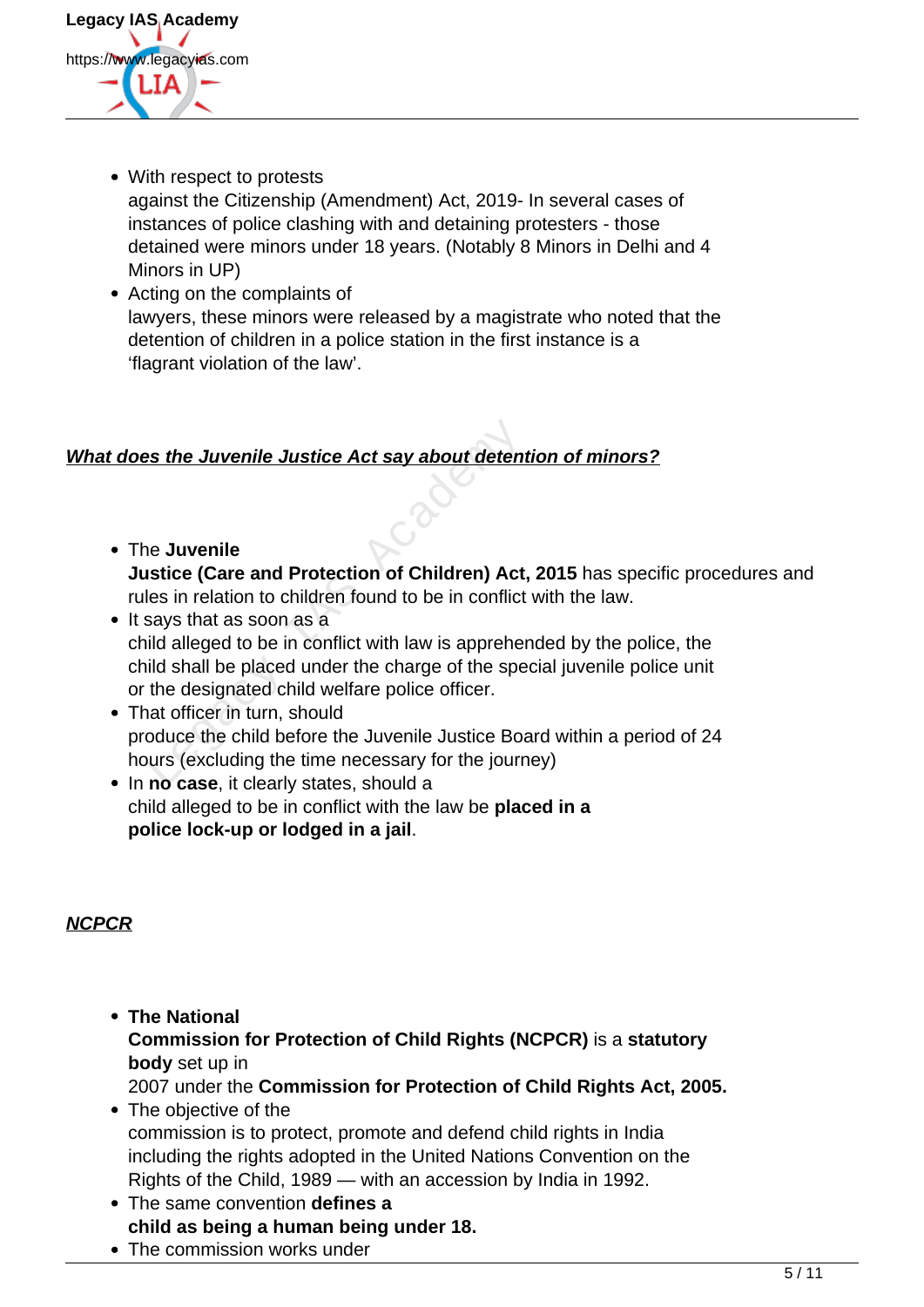**Legacy IAS Academy** https://www.legacyias.com 1 T A

- the aegis of the **Ministry of Women and Child Development**.
- State Commissions for the protection of child's rights are also to be established under its supervision.
- **Powers of NCPCR**
	- The powers given to the commission are extremely broad.
	- $\circ$  It examines and reviews the safeguards provided under any law for the protection of child rights and recommends measures to the government.
	- It can present a report annually, or as it deems fit, for implementation of these measures.
	- The commission can also inquire into the violation of child rights and recommend initiation of proceedings in such cases. annually, or as it deems fit, for implement<br>
	• The commission can also<br>
	inquire into the violation of child rights an<br>
	proceedings in such cases.<br>
	• While inquiring into such<br>
	matters, the NCPCR has the powers of a<br>
	• In a
		- While inquiring into such matters, the NCPCR has the powers of a civil court.
		- In addition it has a host of other powers in terms of commissioning research and framing policy for child protection and safety.

# **Has the NCPCR intervened in the matter of minors being detained during the anti-CAA protests?**

- Not directly. When the protests first started, the NCPCR, on December 14, issued an advisory to the Directors General of Police of all States regarding the "use of children in unlawful activities like stone-pelting during the protests in various States against the amended Citizenship Act".
- Guidelines of the NCPCR in respect to children's rights in areas of civil unrest, state that police and military authorities should avoid blanket characterisation of adolescent boys as security threats and that "they" (authorities) should take any arbitrary detention, mistreatment, or torture of children extremely seriously, investigate any reports of grave violations immediately, and take action against personnel involved.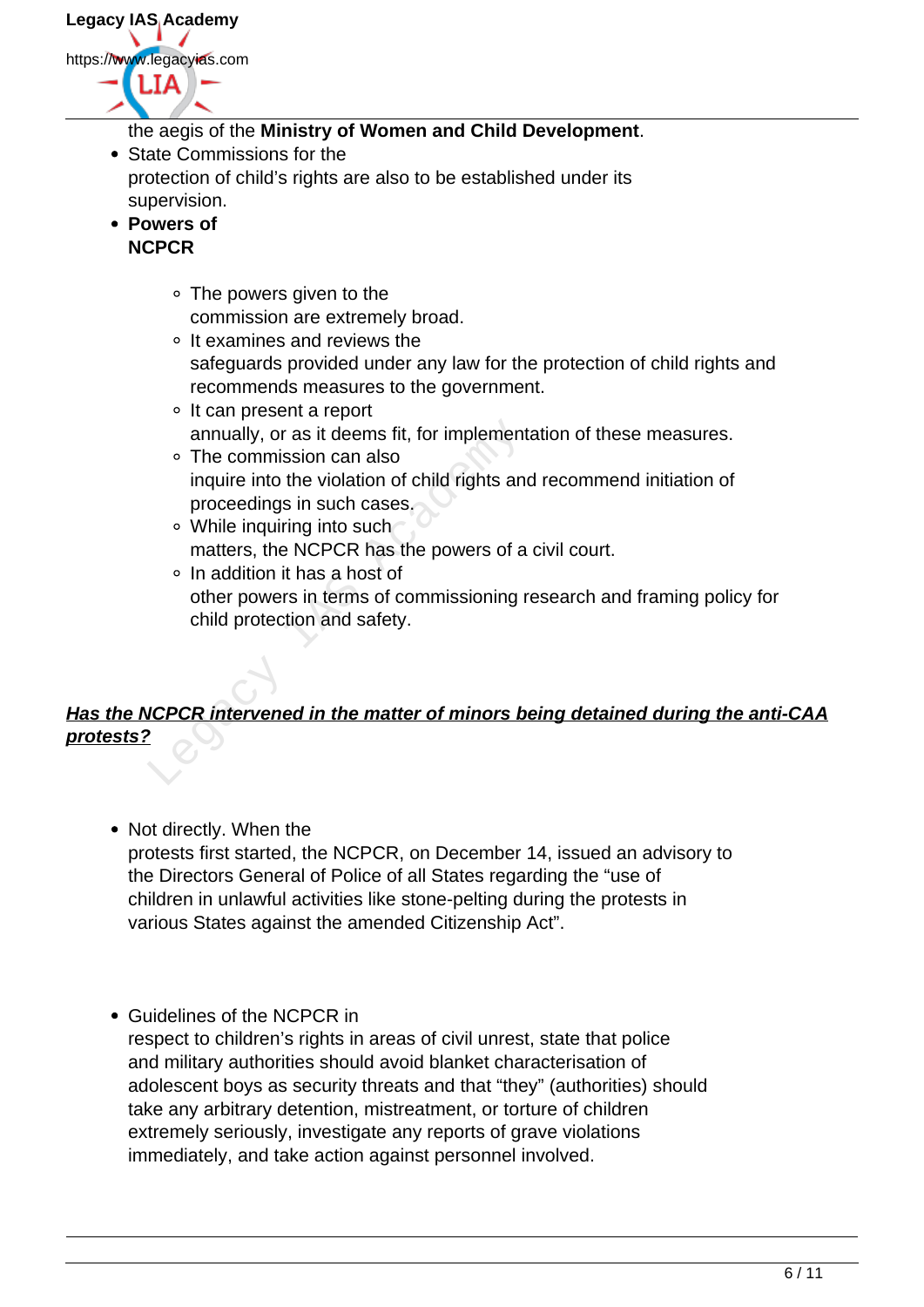

#### **EXPLAINED: IS THE ECONOMY IN A REALLY BAD SHAPE?**

## **Why in News?**

On November 30, 2019 - India's statistical machinery revealed that **growth in the quarter from July to September had slipped to 4.5%**.

This was the lowest level recorded in six-and-a-half years, with the **6.1% nominal GDP growth (real growth plus inflation) coming in as the slowest in a decade**. o 4.5%.<br>
Level recorded in six-and-a-half years, with the<br>
lus inflation)<br>
as the slowest in a decade.<br>
Academy of the current state with the past

**Comparing the current state with the past**

Compared

to the previous quarter when growth clocked 5%, the 4.5% print was not a dramatic downswing, but capped off a slow and steady dip in growth over six quarters in a row — following a robust 8.1% growth recorded between January and March of 2018.

Growth in the first half of 2019 financial year has been just 4.8%, compared to 7.5% in the same period of 2018-19.

Fixed

investment slumped to 1%, private consumption growth halved year on year, and manufacturing activity contracted by 1%.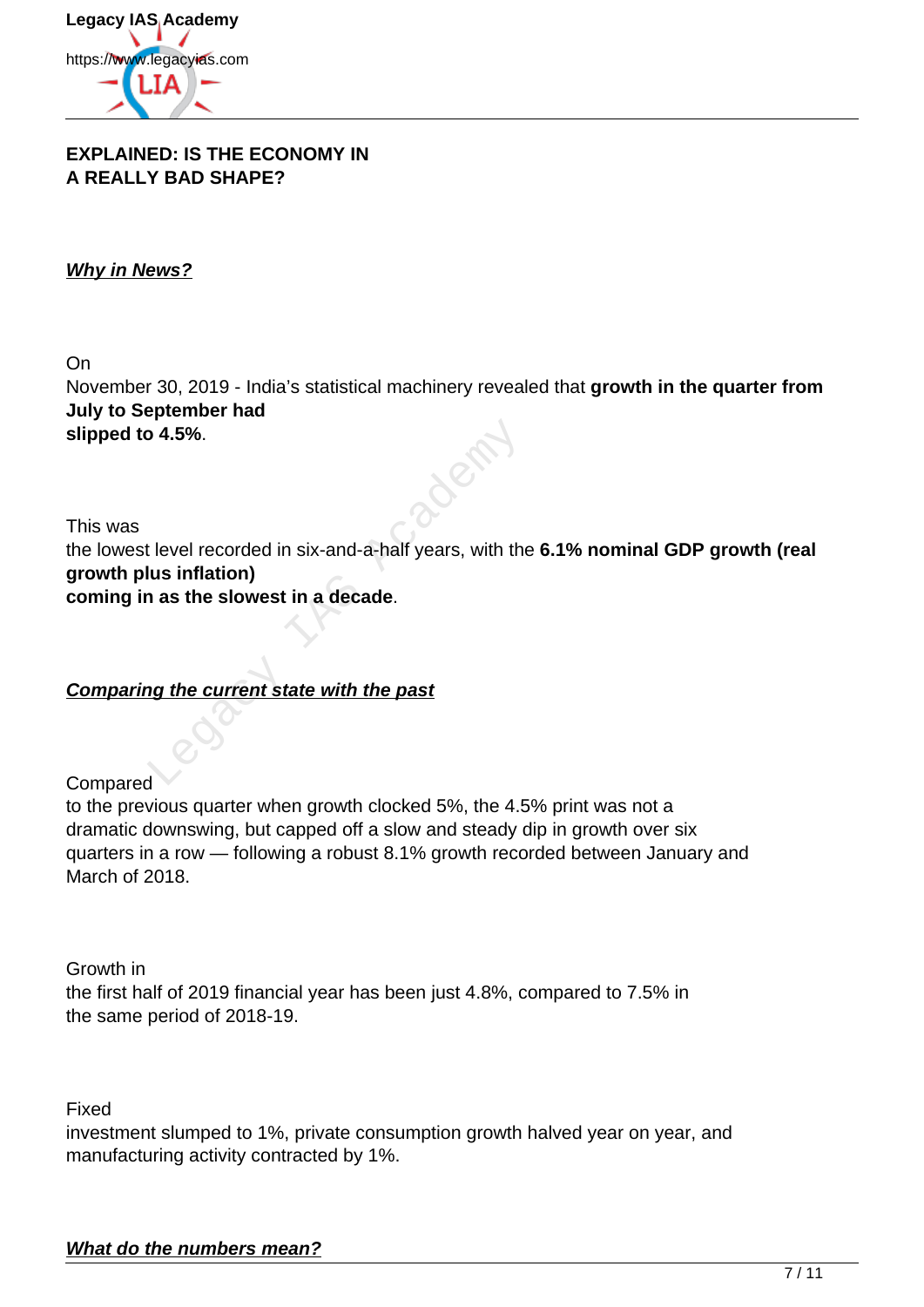

- The lower number from high frequency economic indicators for the first two months of the third quarter of 2019 do not augur well for the third quarter's performance to improve much, if at all.
- Industrial output shrank 3.8% in October 2019 and Manufacturing activity dipped for the third month in a row in October 2019.
- The 12.2% decline in electricity generation was also a major indicator as it is a good barometer of demand generated by all economic activity, not just industrial production.
- Imports, merchandise exports, automobile sales, bank credit etc., which are metrics one would usually look at to assess economic activity and consumption, are in bad shape in official statistics.
- For November 2019, Goods and Services Tax (GST) collections crossed ?1,03,000 crore, registering a 6% growth after two straight months of negative growth.
- It remains to be seen if this can be sustained, even as bank credit growth is expected to hit a 58-year low in 2019-2020.
- Amidst this gradual slowdown over 2018-19, the saving grace for the economy and consumers was that inflation had been friendly and benign but, that is no longer the case with retail inflation hitting a 40-month high of 5.54% in November 2019, more than double the 2.3% recorded on 2018. pre, registering a 6% growth after two straight remains to be seen if this can be sustained, ev a 58-year low in 2019-2020.<br>
midst this gradual slowdown over 2018-19, the nsumers was that inflation had been friendly a se w
- Food inflation hit 10%, led by vegetables (think of onions) and pulses.
- This has led to worries about India entering a phase of stagflation, where growth and employment are low but inflation is high — a difficult morass for policy makers to swim out of.
- Any further spike in inflation, that takes it closer to or over the Reserve Bank of India's (RBI's) **tolerance limit of 6%**, will take the option of cutting interest rates for spurring growth out of the equation.
- The official third quarter growth numbers will be out on February 28 2020, weeks after Finance Minister Nirmala Sitharaman presents the second Union Budget. But an advance GDP estimate for the full year is expected early January.

# **Views of former Chief Economic Adviser (CEA) Arvind Subramanian**

- The economy's "seemingly sudden" illness is unusually severe, Mr. Subramanian has noted. "This is not an ordinary slowdown. It is India's Great Slowdown, where the economy seems headed for the intensive care unit".
- Comparing indicators for the first seven months of this financial year with the past, the two have made the case that the current slowdown is closer in nature to what was faced as far back as 1991 — the year India liberalised.
- Mr. Subramanian reckons that India's current crisis is driven by both cyclical and structural factors but problems in finance have exacerbated the slowdown.
- Demonetisation and GST may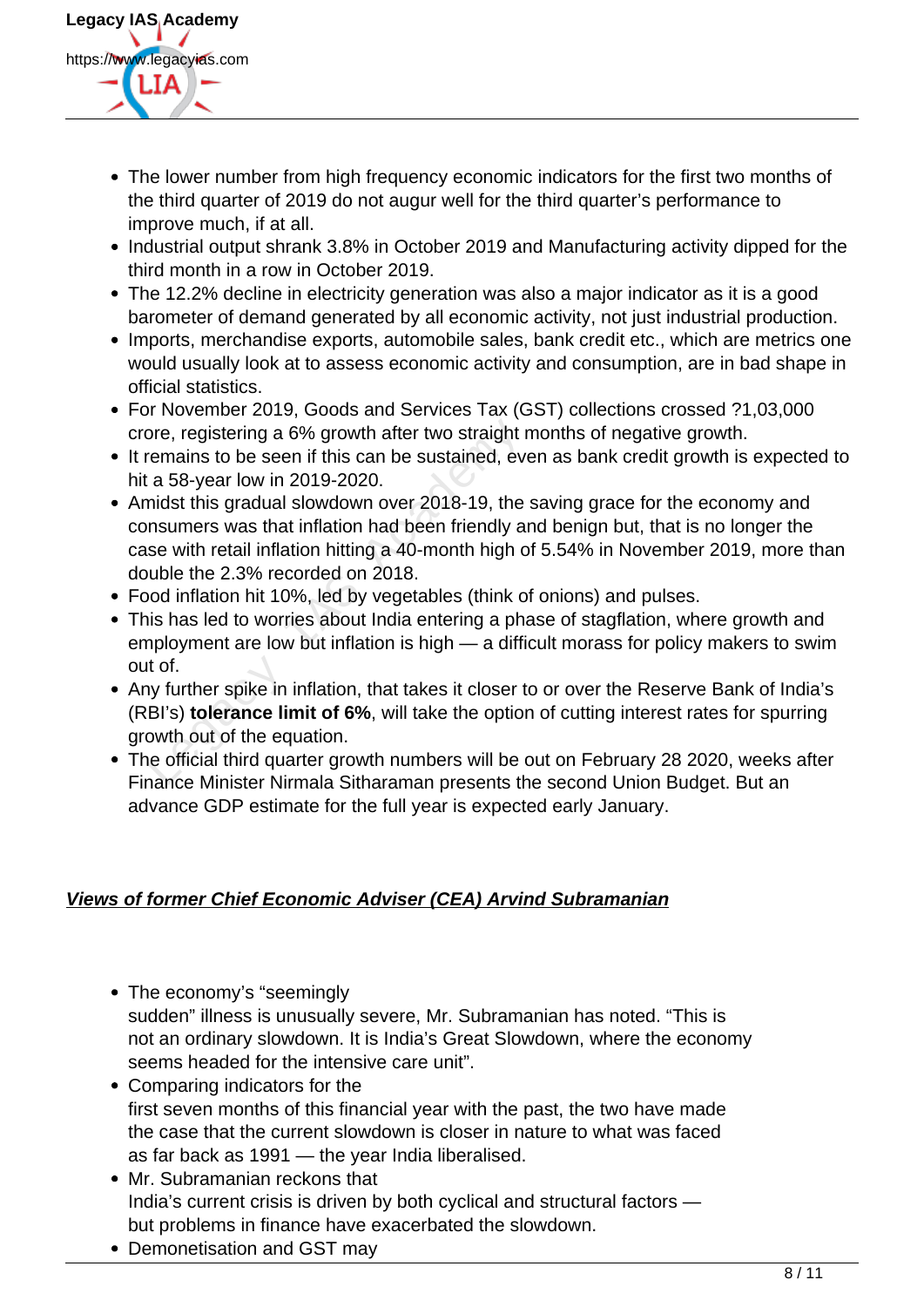have hurt growth, but cannot be the reason for the precipitous fall in recent quarters.

- The preface to this crisis began in the aftermath of the 2008 global financial crisis, when slower growth threw out of whack bullish assumptions driving large infrastructure investments.
- That was the first stress point for banks, and investment and exports that had driven growth through the early 2000s stumbled.
- That India's growth recovered without fixing these problems adequately is ascribed to a series of fortuitous developments such as lower oil prices and a boom in credit from non-banking financial companies (NBFCs) which may be partly driven by demonetisation sending more cash into the formal financial system.
- With the collapse of Infrastructure Leasing and Financial Services (IL&FS) in late 2018, that party has ended too.
- And now the twin balance sheet crisis (of stressed banks and corporates with infrastructure bets) that Mr. Subramanian flagged as a CEA, has become a Four Balance Sheet challenge (adding stressed NBFCs and real estate firms). monetisation sending more cash into the form:<br>
ith the collapse of<br>
ith the collapse of<br>
ith the collapse of<br>
at party has ended too.<br>
Ind now the twin balance<br>
eet crisis (of stressed banks and corporates w<br>
at Mr. Subram

# **Argument whether this is a structural or cyclical issue**

• Several economists arque whether this slowdown has been driven by a structural malaise caused by significant deficiencies in the economy's framework (such as archaic rules governing factor markets) or that this is a cyclical phenomenon and will pass like the circle of life.

# **Views of international institutions/agencies**

• The World Bank has said this cyclical slowdown is severe. This camp's rationale for the slowdown focuses on demand collapsing due to reasons ranging from poor rural income growth, the ghosts of demonetisation and a hastily implemented Goods and Services Tax (GST). World Bank had said in October 2019 that it expects 6% growth but even achieving this range (6% to 6.1%) would require a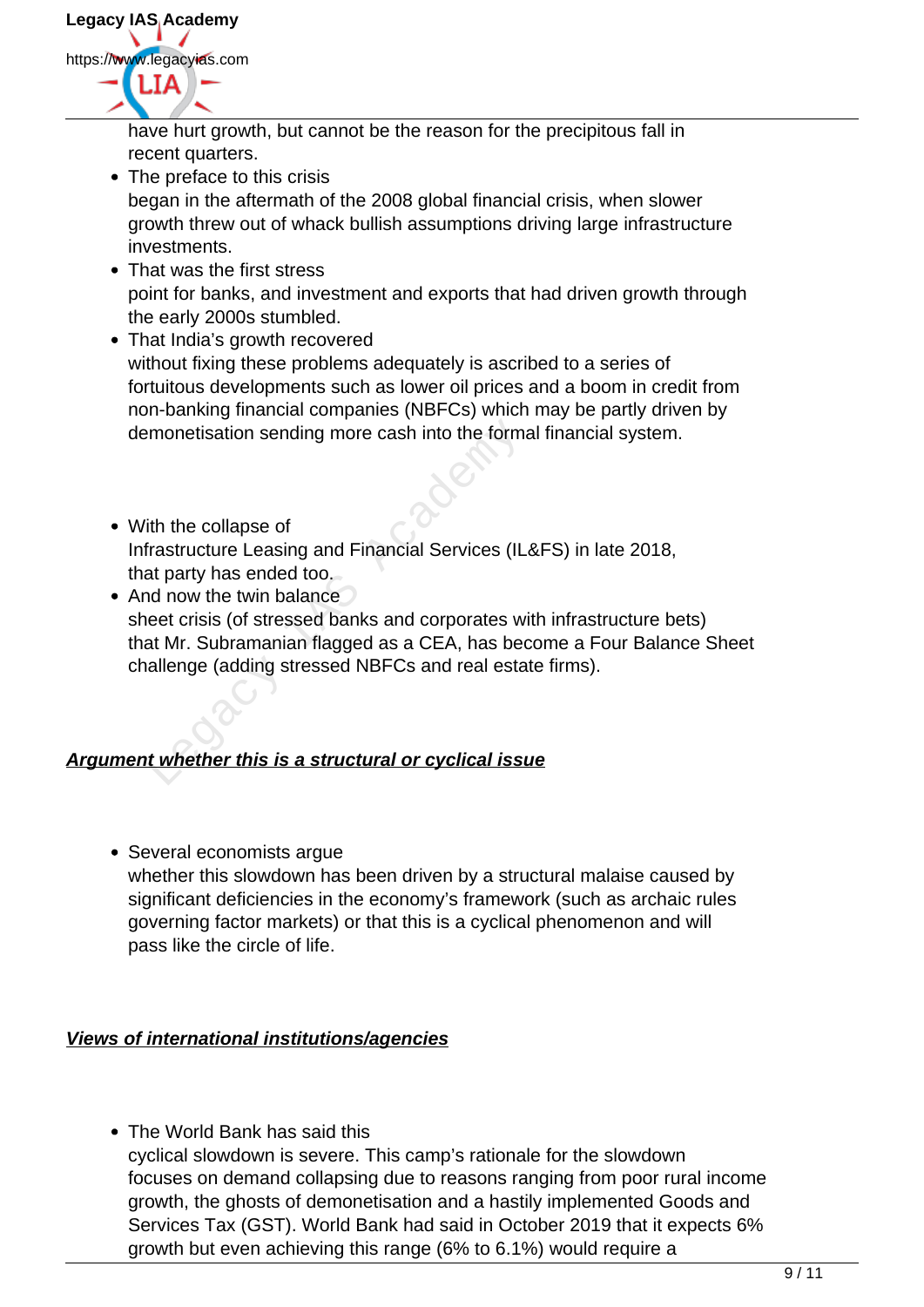

significant uptick in the second half of this fiscal.

- The International Monetary Fund (IMF) had already pared India's growth estimate for this year to 6.1% in October from its earlier forecast of 7%, but is now expected to slash it further with the country in the "midst of a significant economic slowdown".
- Moody's Investor Services switched India's sovereign rating outlook from "Stable" to "Negative" in early November 2019, citing enhanced growth risks. It also lowered growth expectations to 5.6% (from an earlier 6.2% hope) for 2019, saying the slowdown is lasting longer than it expected. itched India's sovereign rating outlook from "S<br>rly November 2019, citing enhanced growth ris<br>pectations to 5.6% (from an earlier 6.2% hope<br>wdown is lasting longer than it expected.<br>ch Ratings lowered its<br>owth estimate for
- Fitch Ratings lowered its growth estimate for 2019-20 to 5.5% from 6.6% in October 2019.

# **What can the Union Budget do to help?**

- The government has rolled back several measures perceived to be deterrents for investors in the Budget for 2019-20 presented in July
- In September 2019, it even slashed corporate taxes significantly in a bid to attract fresh investments.
- The Finance Ministry has unveiled some packages for particularly embattled industry sectors such as NBFCs and real estate to salvage the situation even as it has hinted that the slowdown is not structural, but cyclical and driven by global growth pressures.
- On its part, the central bank has slashed its key interest rates by 1.35% or 135 basis points over the past year, in a bid to spur growth too.
- But the room for tax cuts after those announced in September set the exchequer back by ?1.45 lakh crore — is very limited. GST collections this year have also been tepid and below target, leaving little room for the Centre to spend its way out of trouble.
- Stoking of inflationary pressures also need to be avoided.
- Given the constraints, the challenge for the Finance Minister is unenviable, but a focus on fixing the core crisis afflicting India's financial entities, creating a sense of certainty and predictability about India's policy direction, be it in taxation matters or reforms of labour, land and other restrictive laws, could provide some salve to the bleeding